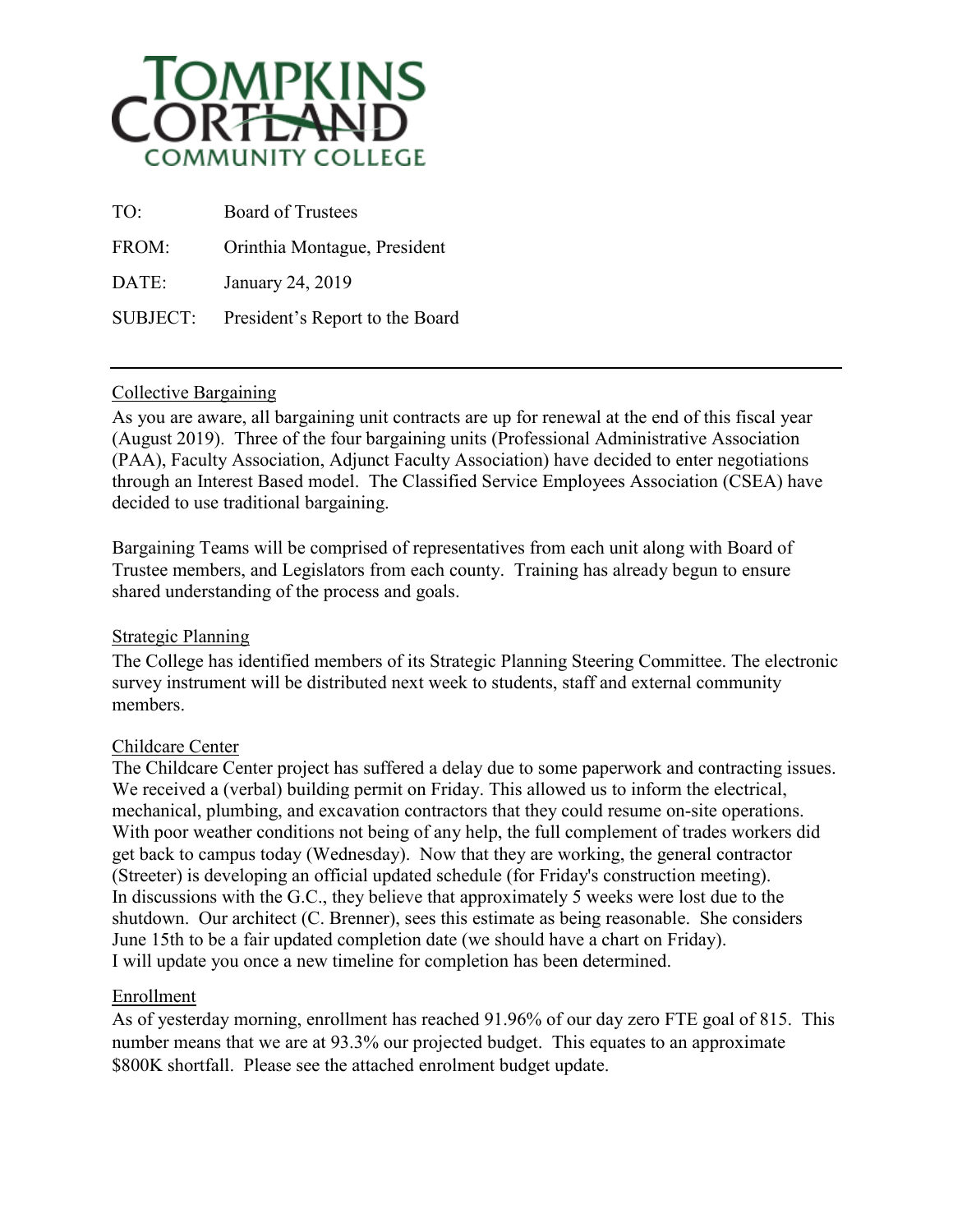

### **Miscellaneous**

- 10/23 Attended Tompkins County Workforce Development Board Meeting
- 10/23 Attended TCAD Finance Committee Meeting
- 10/24 Dinner meeting with Ithaca College President
- 10/24 M&T Bank Great Chamber
- 10/25 Met with Bob Sprole and toured THERM
- 10/31 Attended SUNY President's Meeting in Albany
- 11/6 Attended Ithaca Rotary Election Day Pancake Breakfast
- 11/14 Attended AACC Global Commission Meeting
- 11/28 Attended Middles States Conference
- 12/6 Attended "Tasteful Sensations" event at Coltivare
- 12/7 Hosted December Graduate Ceremony
- 12/10 Attended Cortland BDC Meeting
- 12/11 Attended Workforce Development Meeting
- 1/3 Attended Regional Campuses Meeting @ Onondaga Community College
- 1/4 Signing Partnership Ceremony w/Cortland Guthrie Medical Center
- 1/11 Meeting with James Brown (United Way)
- 1/11 Downtown Programming meeting with Gary Ferguson
- 1/13 Meeting with SUNY Cortland on potential collaborations
- 1/16 Meeting with Baruch Whitehead and Janet Morgan re: Dorothy Cotton Legacy
- 1/16 Attended Athletics Department Fundraiser at Texas Roadhouse
- 1/19 Attended MLK program @ GIAC
- 1/22 Delivered 10 gallons of milk to Dryden Pantry (Milk Challenge)
- 1/23 Attended Athletics Department "Pack the House" event